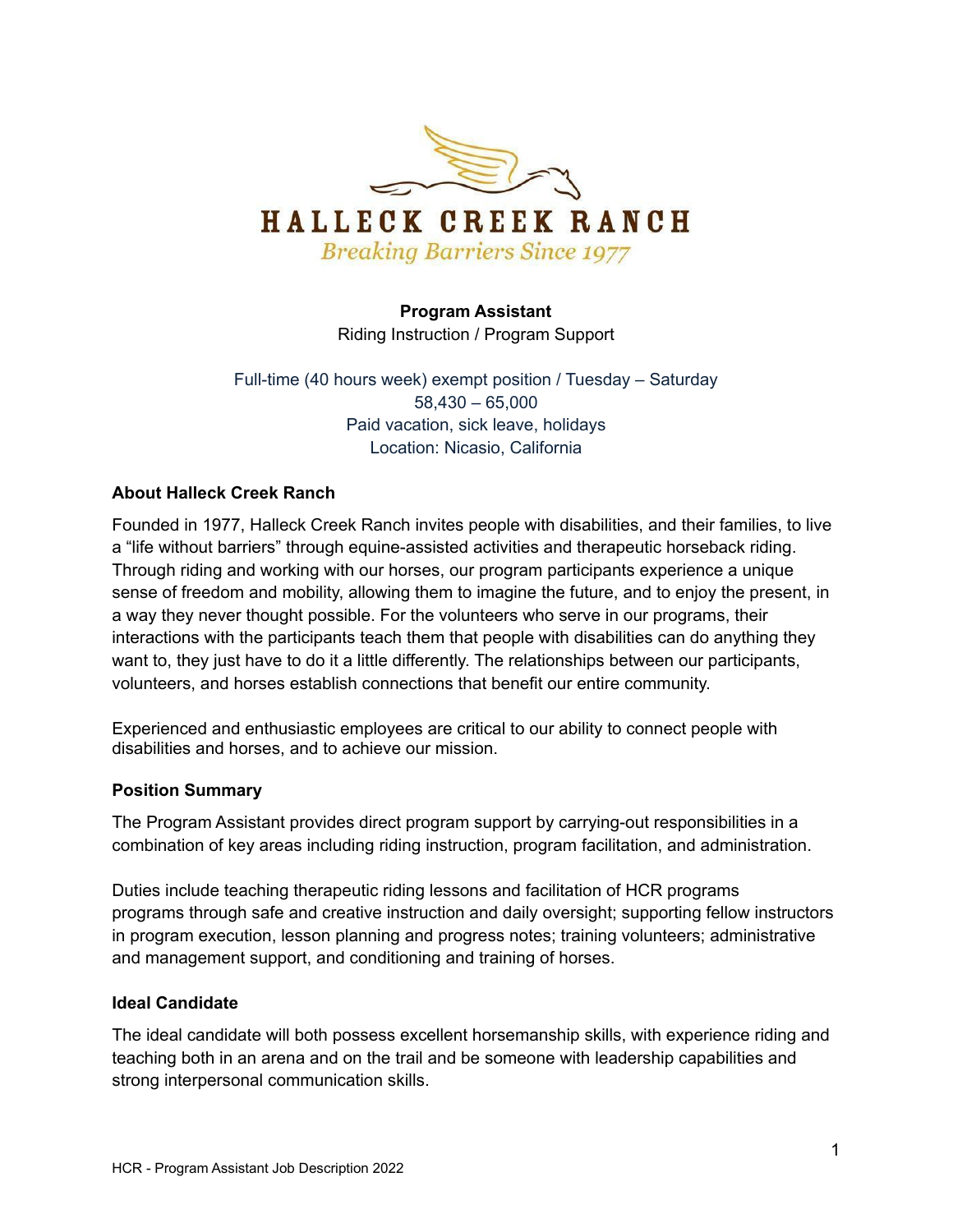Preferred candidates will have a minimum of one year experience working with people with disabilities and be a Certified Therapeutic Riding Instructor (CTRI). If not already certified, candidates must be willing to meet position requirements by becoming CTRI certified with PATH Int'l through mentorship from the Program Director and their peer instructors.

#### **Responsibilities**

#### **Program Instruction**

- Instruct assigned riding lessons, groundwork classes, and other program activities for students of all ages with disabilities in a timely, professional, and safe manner.
- Develop and teach stimulating, engaging and appropriate lesson plans for each participant, consulting as needed with Program Director and fellow instructors.
- Communicate lesson plan, participant goals and pertinent information to other staff, volunteers, and participants, as appropriate and while maintaining confidentiality.
- Adhere to Halleck Creek Ranch policies and procedures, using the standards set forth by PATH Intl. as a guide for best practices.
- Ensure safe and respectful care and use of HCR horses and equipment, maintaining safety standards for all participants, guests, volunteers, horses, and staff.
- Provide additional program support as needed, including equine management, volunteer management, and stepping in to lead or sidewalk in lessons if/when necessary.

#### **Volunteer Management**

- Develop effective volunteer teams, leveraging the skills and knowledge of team leader volunteers if/when appropriate.
- Assign tasks and duties to volunteers throughout the day, taking into consideration their interests, abilities, and strengths.
- Ensure quality volunteer performance through on-going, on-the-job instruction, training supervision and support of volunteers.
- Conduct quarterly volunteer trainings as assigned.
- Communicate with Program Director and/or Volunteer Coordinator to ensure a sufficient number of trained volunteers for each participant and activity.
- Solicit volunteer feedback and encourage volunteer interaction on a consistent basis.

## **Program and Administrative Support**

- Develop the daily lesson schedule with assignment of roles and responsibilities, using assigned resources (horses, tack, volunteers, students).
- Prepare written lesson plans for each student and track student progress through written evaluations for each student.
- Maintain daily rider attendance and horse usage records.
- Assist with assessments of potential equines for the program through off-site evaluations, as well as on-going evaluation and training during and after their trial period.
- Perform data entry and record keeping using various platforms such as eTapestry, Microsoft Excel, and Google Sheets.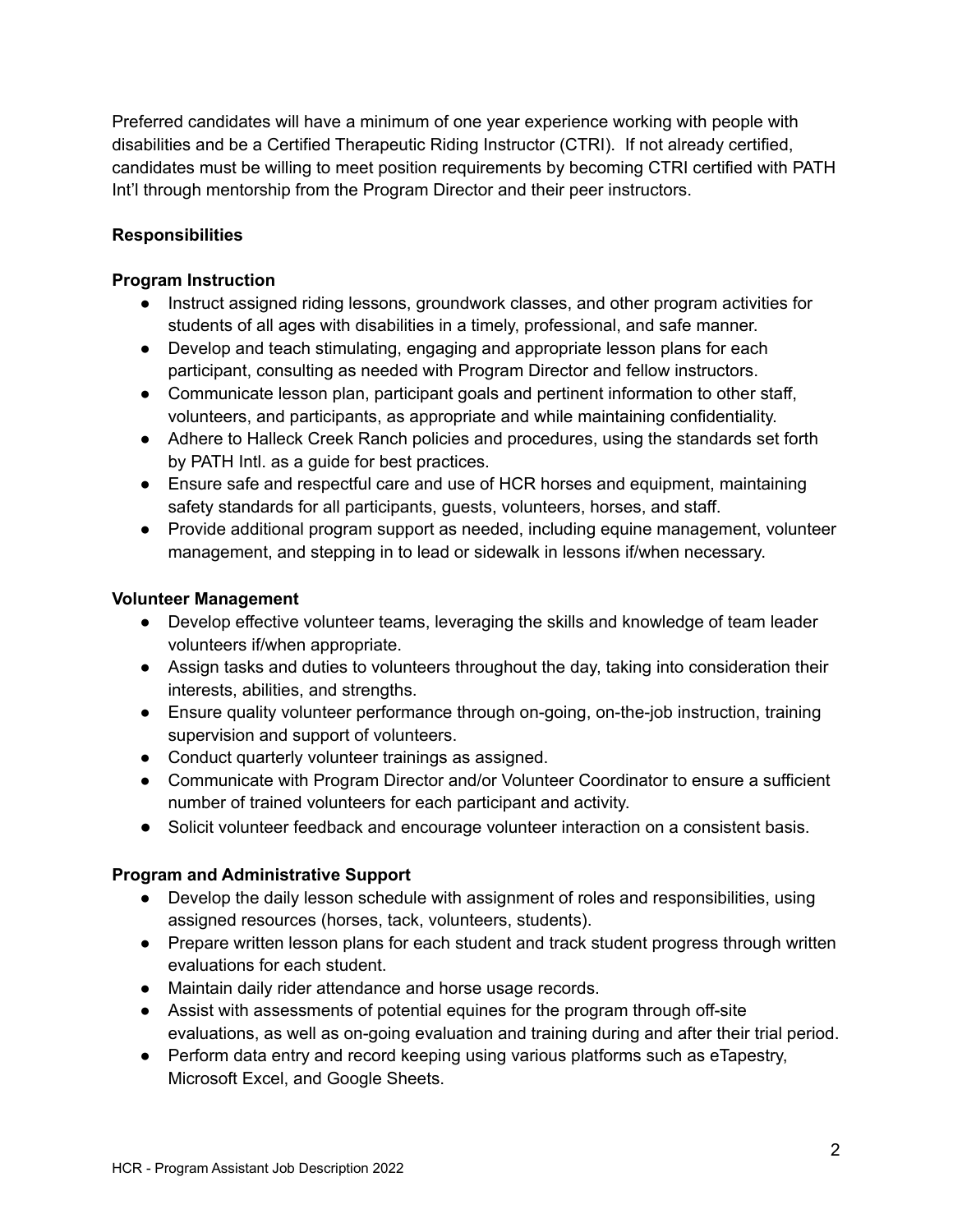- Support marketing and communications efforts through our website, social media, monthly newsletters (eNews and Hoofbeats) to various constituents (student families, volunteers, donors, etc.), and for events, appeals and fundraisers.
- Assist with special events, including holiday events, the annual horse show, fundraisers, and off-site community events.
- Provide other office support including answering phones, researching information, and basic filing.

## **Additional**

- Perform other duties as needed or required.
- Maintain confidentiality of sensitive and private information

## **Required Qualifications**

- Minimum of 5 years of riding and horsemanship experience, including basic horse handling and proper grooming techniques.
- Minimum of 1 year of experience working with people with disabilities.
- Competency in equine behavior and safety.
- Minimum of 2 years of experience providing program and administrative support.
- Excellent verbal and written communication and interpersonal skills.
- Proficient in Google Drive, Microsoft Office.
- Adaptable, dependable, and self-directed.
- Strong time and task management skills. Ability to carry-out multiple functions.
- Ability to exercise judgment and discretion when handling confidential information.
- Collaborative, team player and self-directed.
- Cultural competency and demonstrated experience engaging diverse groups.
- Ability to pass a background check
- Full COVID-19 vaccination required

# **Preferred Knowledge, Skills, and Abilities**

Bachelor's degree in related field or minimum of 2 years related work experience.

- CPR/AED/First Aid certification.
- Experience teaching in the Equine Assisted Services (EAS) industry.
- Experience teaching students with developmental/learning/behavioral differences.
- Certification from PATH, Intl. or demonstrated progress toward completion.
- Experience riding in both an arena as well as in a trail setting.
- Experience using data entry software and/or platform.
- Experience with marketing campaigns and social media.
- Supervisory and training experience.
- Familiarity with HCR mission and programs.

# **COMPENSATION AND BENEFITS**

- \$58,430 \$65,000 annualized, commensurate with experience
- Health Insurance